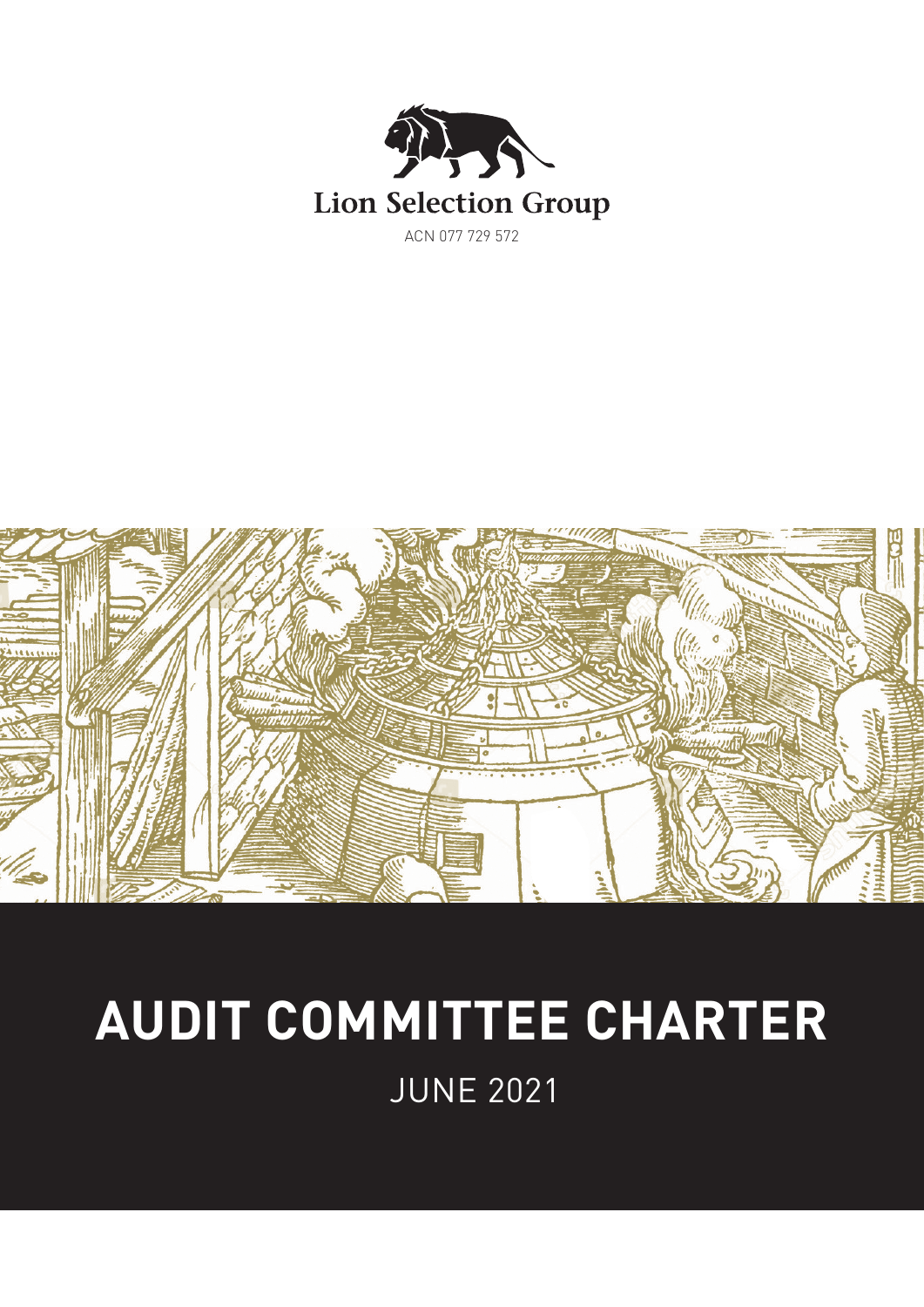# **CONTENTS**

|    | Scope of Authority |  |
|----|--------------------|--|
|    | 2. Composition     |  |
| 3. | Meetings           |  |
|    | Responsibilities   |  |

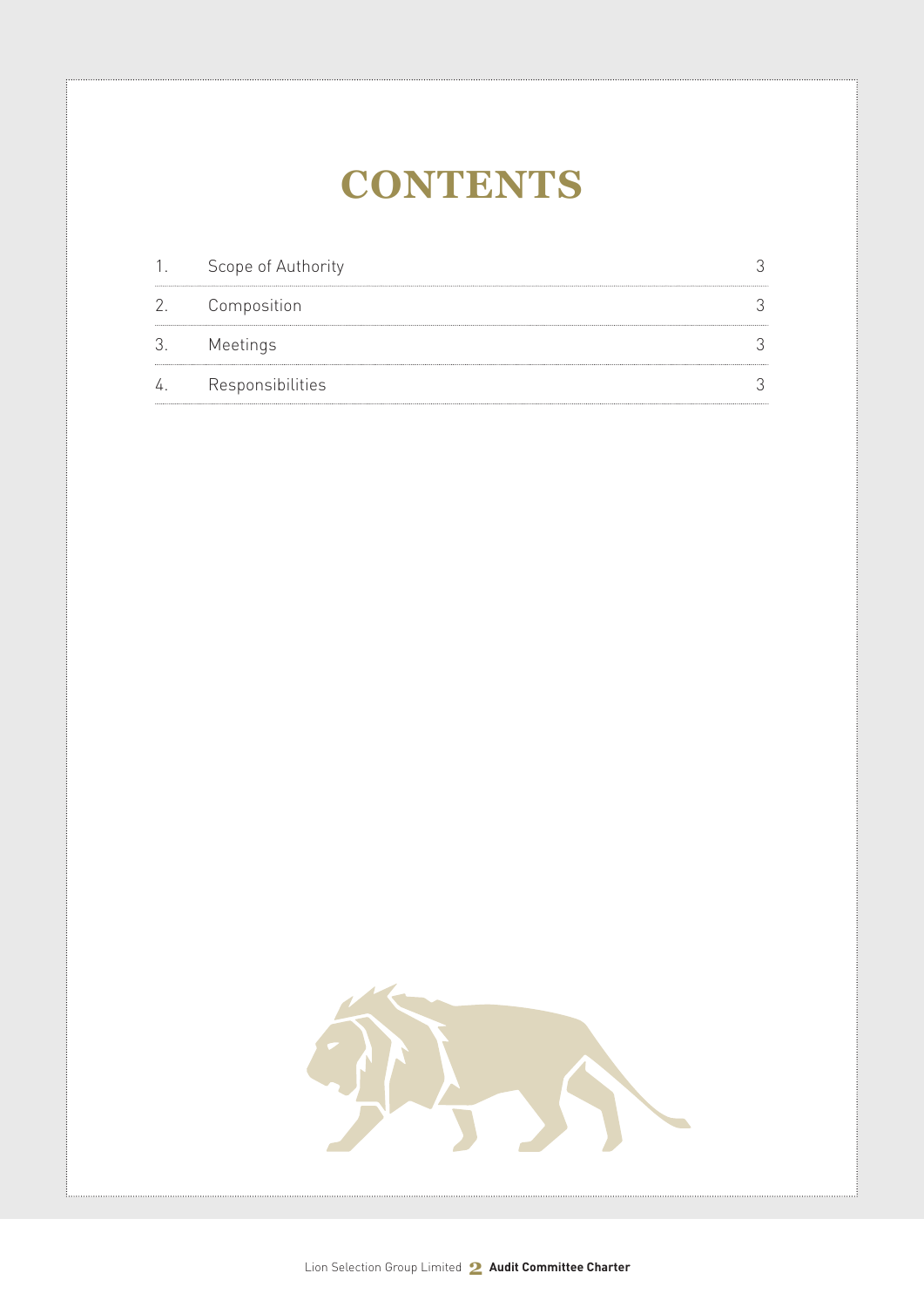# **1. Scope and Authority**

The primary function of the Audit Committee is to assist the Board of Directors of the Company in fulfilling their responsibilities by reviewing:

- The financial information that will be provided to shareholders and the public.
- The systems of internal controls that the Board and management have established.
- The Company's auditing, accounting and financial reporting processes.

In carrying out its responsibilities the Committee has full authority to investigate all matters that fall within the terms of reference of this Charter. Accordingly, the Committee may:

- Obtain independent professional advice in the satisfaction of its duties at the cost of the Company.
- Have such direct access to the resources of the Company as it may reasonably require, including the external auditors.

# **2. Composition**

The Audit Committee will comprise at least two nonexecutive directors, at least one of whom will be independent. The Board will determine each director's independence having regard to any past and present relationships which, in the opinion of the Board, could influence the director's judgment.

The chair of the Audit Committee will be an independent non-executive director of the company who is not chair of the Board. All members of the Committee shall have a working knowledge of basic finance and accounting practices. At least one member of the Committee will have accounting or related financial management expertise, as determined by the Board.

A quorum will comprise any two Committee members.

The Committee may invite members of the management team and Board of Directors to attend the meetings and to provide information as necessary.

## **3. Meetings**

The Committee will meet not less than two times a year or more frequently as circumstances require. Audit Committee minutes will be approved by member of the Committee at the following meeting of the Committee and tabled as soon as practicable at a meeting of the Board.

The Company's senior financial management and external auditors will be available to attend all meetings.

As part of its responsibility to foster open communication, the Committee will meet separately with management and the external auditors, at least annually, to discuss any matters that are best dealt with privately. The Committee should be available to meet with the external auditor if required.

### **4. Responsibilities**

The Board and the external auditors are accountable to shareholders. The Audit Committee is accountable to the Board.

#### **4.1 Review of Charter**

Review and, if appropriate, recommend to the Board updates to this Charter at least annually.

#### **4.2 Financial Reporting**

- Review with management and the external auditors the financial statements and releases to be made to the Australian Securities Exchange (ASX) in respect of each half year and full year financial result and make recommendations to the Board in relation to such financial statements and ASX releases.
- Review with management and external auditors the accounting policies and practices adopted by the Company and its compliance with accounting standards, ASX Listing Rules and relevant legislation and recommend to the Board any appropriate changes to the accounting policies and practices.
- Discuss with management and the external auditors management's choice of accounting principles and material judgements, including whether the are aggressive or conservative and whether they are common or minority practices and make recommendations to the Board in relation to such accounting principles and judgments as appropriate.
- Recommend to the Board that the annual financial statements reviewed by the Committee be included in the Company's annual report.

#### **4.3 Internal Financial Controls**

- Review any reports prepared by the external auditor including the effectiveness of the Company's internal financial controls.
- Assess management's programs and policies which deal with the adequacy and effectiveness of internal controls over the Company's business processes.
- Approve changes to the Company's formal accounting policies and monitor their implementation.
- Review jointly with management, the external auditors and if necessary, legal counsel, any litigation, claim or other contingency, including tax assessments, which could have a material effect on the financial position or operating results of the Company.
- Review and assess compliance monitoring programs in place within the Company.